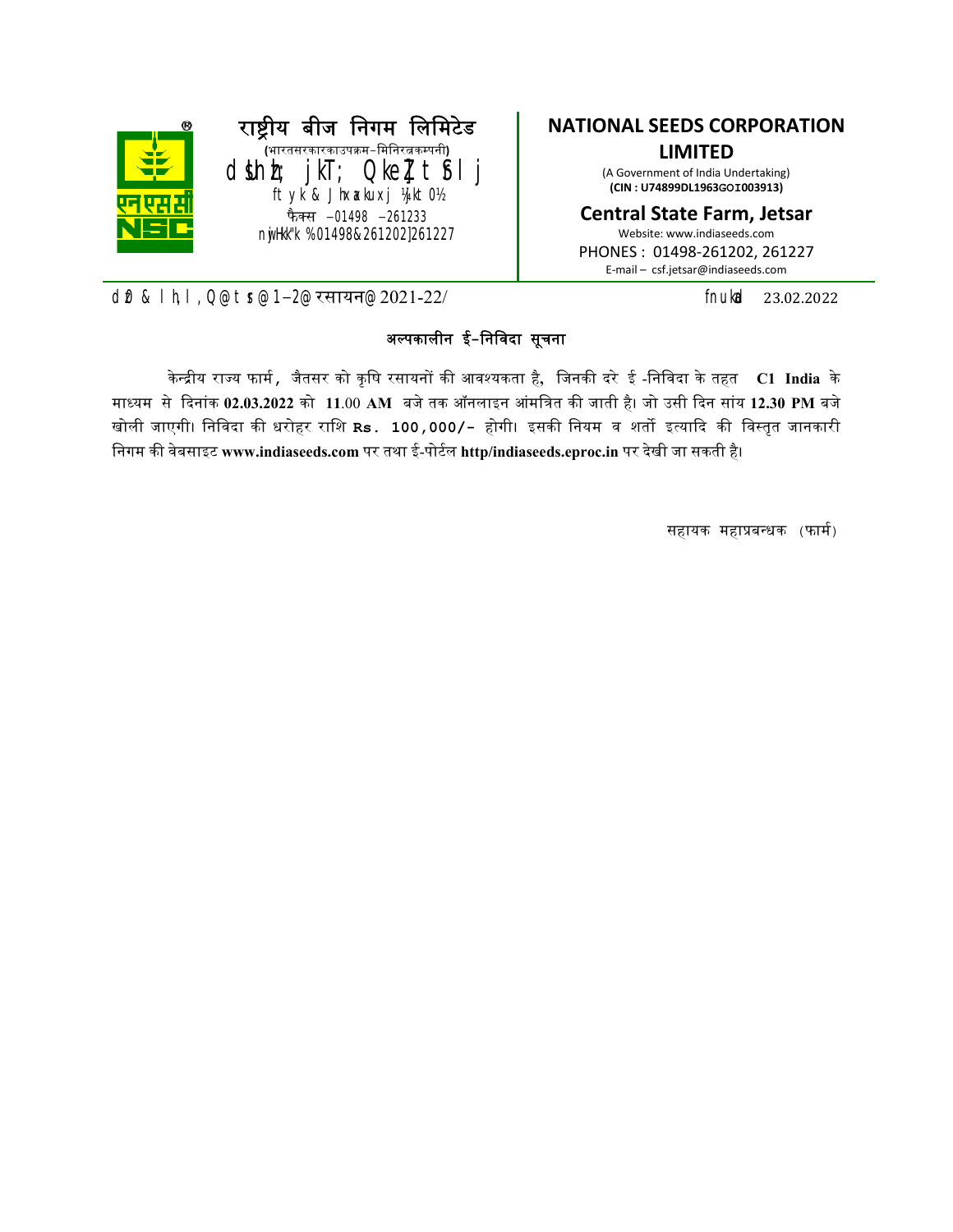| <b>Particulars</b>                            | <b>Details</b>                             |  |  |  |  |
|-----------------------------------------------|--------------------------------------------|--|--|--|--|
| Date of issue of NIT                          | 23.02.2022                                 |  |  |  |  |
| Tender Document Download Start Date/time      | 24.02.2022 09.30 AM                        |  |  |  |  |
| Tender Document Download End Date/time        | 02.03.2022 11.00 AM                        |  |  |  |  |
| Date and time for submission of online bid    | From 24.02.2022 To 02.03.2022 11.00        |  |  |  |  |
|                                               | AM                                         |  |  |  |  |
| Date and time of opening of Technical Bid in  | 02.03.2022 at 12.30 PM                     |  |  |  |  |
| Online mode                                   |                                            |  |  |  |  |
| Tender Fee(To be deposited online/RTGS/NEFT)  | Rs. 236.00                                 |  |  |  |  |
|                                               |                                            |  |  |  |  |
| <b>EMD (To be deposited online/RTGS/NEFT)</b> | Rs. 1,00,000.00                            |  |  |  |  |
|                                               |                                            |  |  |  |  |
| Address for Communication                     | Director (Farm) Central State Farm, Jetsar |  |  |  |  |
|                                               | National Seeds Corporation Ltd-335702      |  |  |  |  |
| Contact Person (with Phone No & E-Mail)       | The Director, CSF, Jetsar - 01498-261202   |  |  |  |  |
|                                               | 01498-261227                               |  |  |  |  |
|                                               | csf.jetsar@indiaseeds.com                  |  |  |  |  |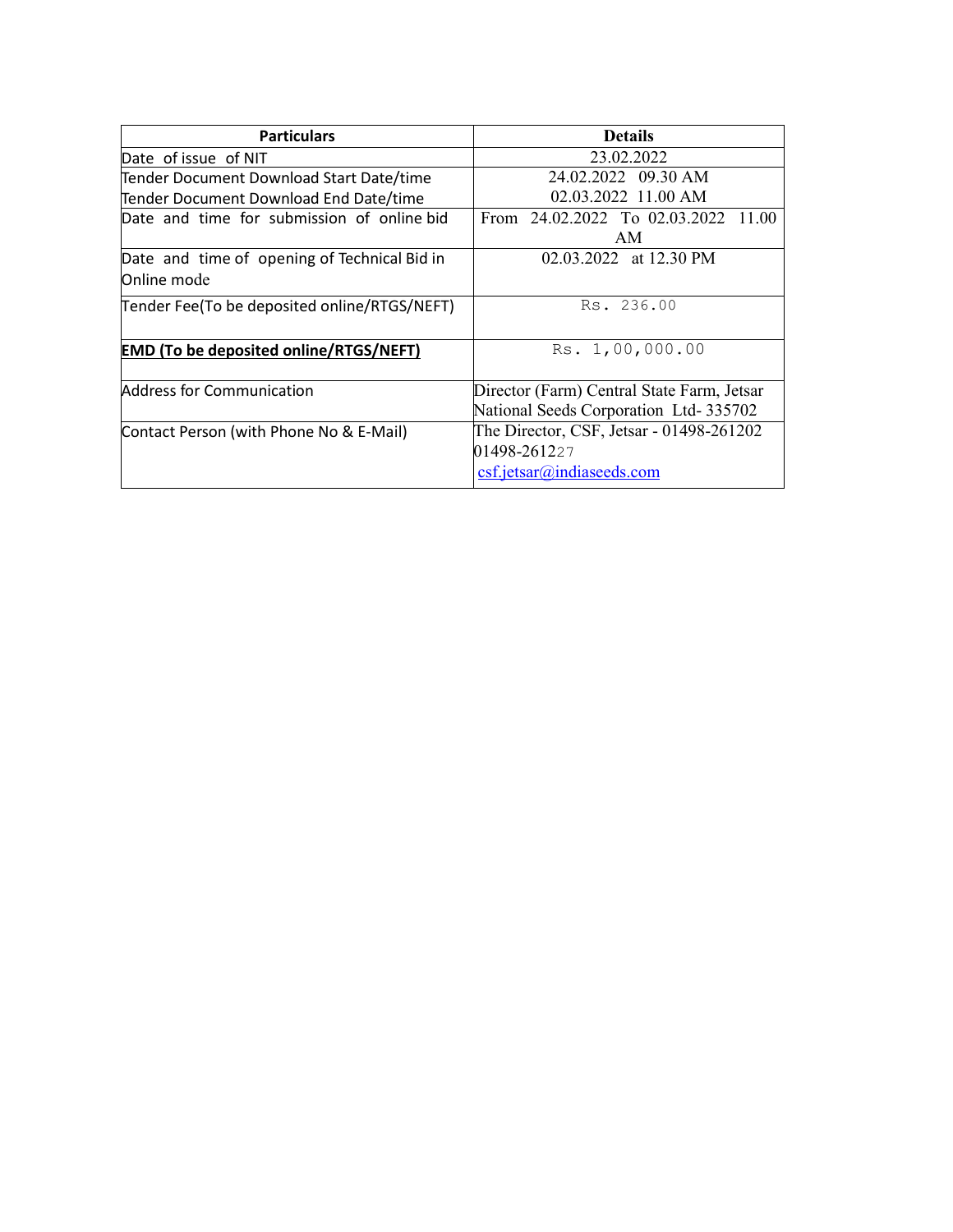# NATIONAL SEEDS CORPORATION LTD.

### SECTION - I

# INSTRUCTIONS TO BIDDER – ONLINE MODE

### DEFINITIONS:

- $\triangleright$  C1 India Private Limited: Service provider to provide the e-Tendering Software.
- ▶ NSCL e-Procurement Portal: An e-tendering portal of National Seeds Corporation Limited ("NSCL") introduced for the process of e-tendering which can be accessed on https://indiaseeds.eproc.in.

## I. ACCESSING / PURCHASING OF BID DOCUMENTS :

• It is mandatory for all the bidders to have Class-III Digital Signature Certificate (With Both DSC Components, i.e. Signing & Encryption) from any of the licensed Certifying Agency (Bidders can see the list of licensed CA's from the link www.cca.gov.in ) to participate in e-tendering of NSCL.

• C1 India Pvt. Ltd. Facilitates procurement of Class-III DSC's. DSC Procurement request may be sent to jatin.kalra@c1india.comfor more details during NSCL working days.

 To participate in the e-bid, it is mandatory for the Applicants to get themselves registered with the NSCL e-Tendering Portal (https://indiaseeds.eproc.in) to have a user ID & Password which has to be obtained by submitting a non-refundable annual registration charges of Rs. 3300/- inclusive of all taxes in favour of M/s C1 India Private Limited through Demand Draft payable at Gurgaon or through Online mode. Validity of Registration is 1 year.

 After making the payment through offline mode (i.e. DD), Vendors have to send an email intimation to Helpdesk for their profile activation. The account will be activated on receipt DD. In case of online mode (i.e. Net banking, Debit card, Credit Card), Vendors have to send an e-mail intimation to Helpdesk for their profile activation. The account will be activated within 24 working hours.

• All profile activations will be done only during NSCL working days. No profile activation will take place during NSCL Holidays & gazetted holidays.

• The amendments / clarifications to the tender, if any, will be posted on the NSCL e-Tendering Portal (https://indiaseeds.eproc.in).

 To participate in bidding, bidders have to pay EMD (refundable) as per the amount mentioned in the tender document online through NEFT / RTGS after generating E-challan from https://indiaseeds.eproc.in.

 To participate in bidding, bidders have to pay Tender Processing Fee of Rs. 550/- inclusive of all taxes (Non-refundable) through offline/online mode in the form of demand draft in favour of M/s C 1 India Private Limited payable at Gurgaon with any scheduled bank or by Online mode (internet banking/debit card/credit card).

 Both 'EMD' and 'Tender Document Fee' are mentioned in individual tender document as published at NSCL e-Tendering Portal (https://indiaseeds.eproc.in). The bidders who are MSE and registered with NSIC are exempted from paying EMD and tender document cost, for which they have to submit the documentary proof.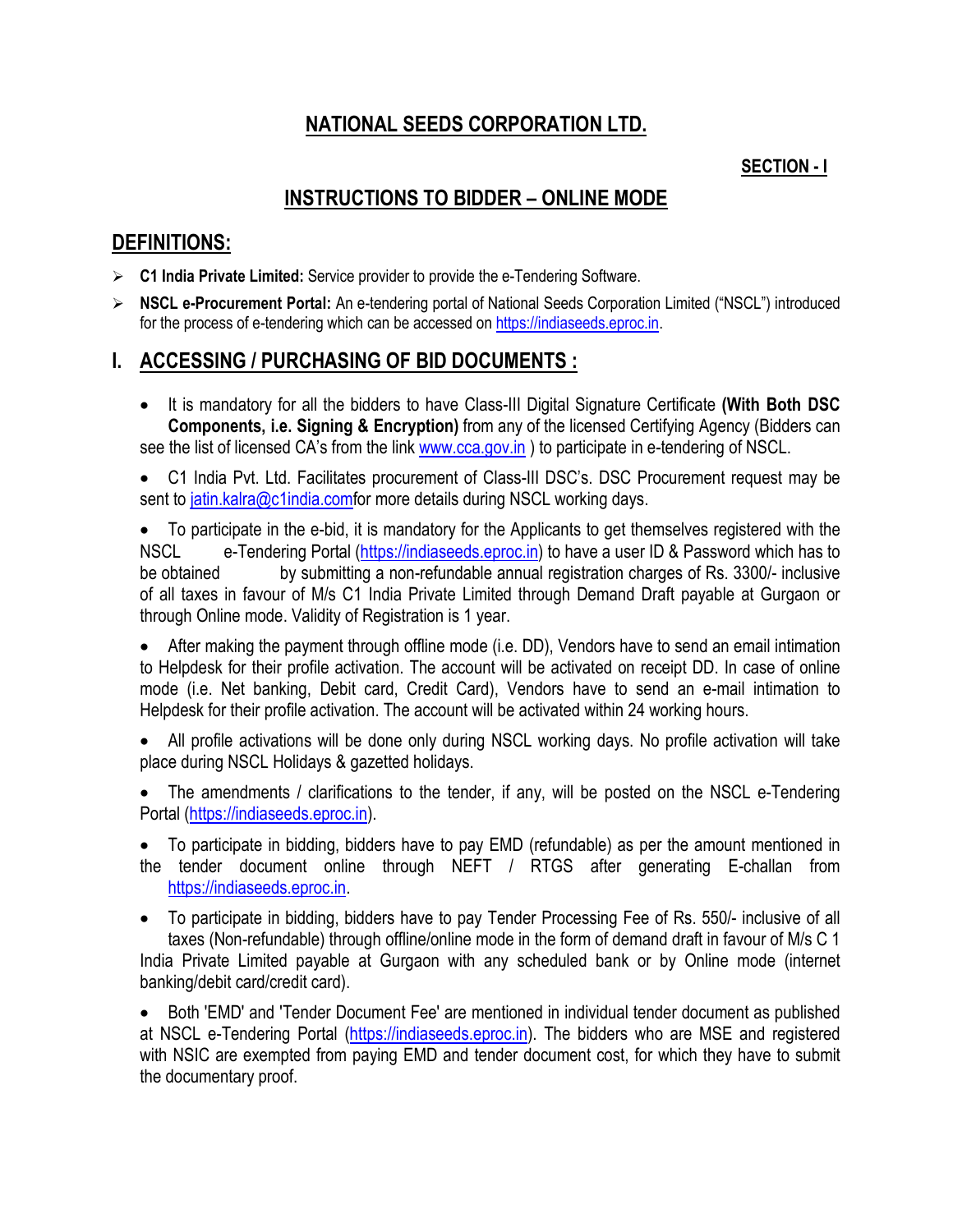For helpdesk, please contact e-Tendering Cell and Help Desk Support.

# II. PREPARATION & SUBMISSION OF APPLICATIONS:

- Detailed NIT may be downloaded from NSCL e-tendering portal and the Application may be submitted compulsorily online mode following the instructions appearing on the screen / NIT.
- Vender can pay tender document Fee as per tender document online through Internet Banking / Debit Card / Credit Card.
- A Vendor manual containing the detailed guidelines for e-tendering system is also available on the portal.

# III. MODIFICATION / SUBSTITUTION / WITHDRAWAL OF BIDS :

- The Bidder may modify, substitute or withdraw it's e-bid after submission prior to the Bid Due Date. No Bid shall be modified, substituted or withdrawn by the Bidder on or after the Bid Due Date.
- Any alteration/ modification in the Bid or additional information supplied subsequent to the Bid Due Date, unless the same has been expressly sought for by the NSCL, shall be disregarded.
- For modification of e-bid, bidder has to detach its old bid from e-tendering portal and upload / resubmit digitally signed modified bid.
- For withdrawal of bid, bidder has to click on withdrawal icon at e-tendering portal and can withdraw it's e-bid.

## IV. OPENING AND EVALUATION OF APPLICATIONS:

- Opening of Applications will be done through online process. However, Corporation reserves the right for evaluation and decision based on tender submitted online.
- NSCL shall open documents of the Application received in electronic form of the tender on the Application due date i.e. in the presence of the Applicants who choose to attend. NSCL will subsequently examine and evaluate the Applications in accordance with the provisions set out in the Tender Document.
- The price bid will be opened of the responsive applicants. The date of opening of price bid will be notified later on.

## V. DISCLAIMER :

• The vender must read all the instruction in the RFP and submit the same accordingly.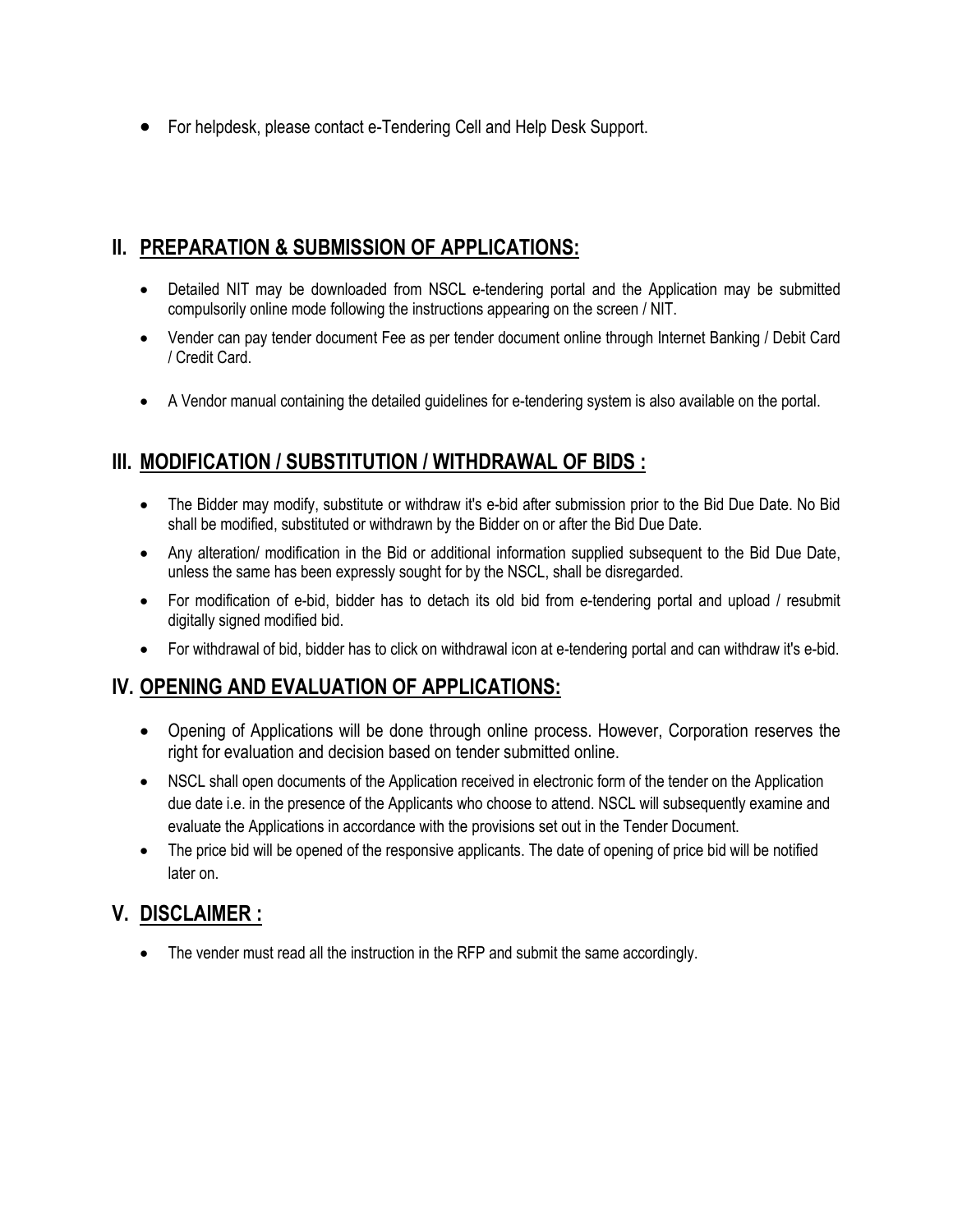#### National Seeds Corporation Limited

#### <u>कृषि रसायनो को क्रय करने हेतु ई- निविदा की नियम एवं शर्ते :-</u>

- 1- jlk; u ck.MM ekdl dk gkuk pkfg, A
- 2- ई- निविदा की धरोहर राशि रु. 100,000 हैं **0 fufonk i***i***= 'kird #i**;**s 200-00 +** 18% GST =  $236.00$   $\#$ i;ऽ हैं। जो  $_{\rm RTGS}$  के माध्यम से नेशनल सीड कार्पोरेशन लिमिटेड, जैतसर के नाम से  $_{\rm SBL}$ बाजूवाला के खाता संख्या 33963396672 (IFSC Code No: SBIN0008251) में जमा करानी होगी।
- 3- fufonk esilk;u dk uke, dEiuh dk uke] fy[kuk vfr vko'; d q\$
- 4- lHkh jlk;u dh nj çfr yhVj@fdxzk- lHkh dj lfgr FOR जैतसर nsuh gksxhA
- 5- jlk; ukna dh vkinirzīdk vknsk Qez dks feyus ds rojur ckn 6-7 fnu ds vunj i ojk jlk;u ds0jk0Qk0] t<sup>\$</sup>ij ij vkitrZ djuh gkskhA
- 6- jlk;u dh o $S$ |rk de ls de 01 o"kZ;k mlls vf/kd gkuh pkfg,
- 7- jlk;uka dh tkp grq uewuk diojk0Qk0] tiflj ij QkeZ lfefr o QeZ çfrfuf/k dh mifLFkfr ea fy;k tk; xkA
- 8- lfefr }kjk fy;s x;s uewuka dh tkp ekU;rk çkIr dhVuk'kh ç;kx'kkyk ea Hkstdj djk;h tk;sxhA
- 9- cR;sd jlk;u dh tkp dk [kpZ lEcfU/kr QeZ }kjk ogu fd;k tk;sxkA
- 10- ç;ksx'kkyk }kjk tk¡p ds mijkUr uewuk ekud Lrj dk ?kksf"kr gksus ds mijkUr QkeZ }kjk tk¡p [kpZ dkVdj Hko $x$ rku dj fn; k t $k$ ; skA
- 11- jik;uka dh ek=k vko'; drkud kj ?kVkbZ o c<kbZ tk I drh g\$A
- 12- jlk;u tkp esa vekud Lrj के ?kksf"kr gksus ij lEcf/kar Qez tkp dk [kpz Qkez esa tek djokdj iwjk  $i$ lk; u okf $i$ l ys tk; skhA
- 13.  $\overline{f}$ dlh Hkh fookn dh fLFkfr esul; k; {k= lwjrx< gksxk A
- 14- fcuk dkj.k crk;s fdlh Hkh fufonk Lohdkj ;k vLohdkj djus dk vf/kdkj QkeZ funs'kd ds ikl lqjf{kr jgsxkA
- 15.  $\overline{f}$  fn mijkDr b $\overline{B}$ fufonk ds I EcU/k eadkb $\overline{L}$  Hkh 'kqf)i= tkjh fd;k tkrk gS rks og dovy fuxe dh oslkb $\overline{L}$ ij gh viykM fd;k tk; skl
- 16. **MSME** से पंजीकृत फर्मों को कार्य की प्राथमिकता के साथ–साथ अमानत राशि में पूर्ण छुट दी जाएगी।

सहायक महाबधक (फाम)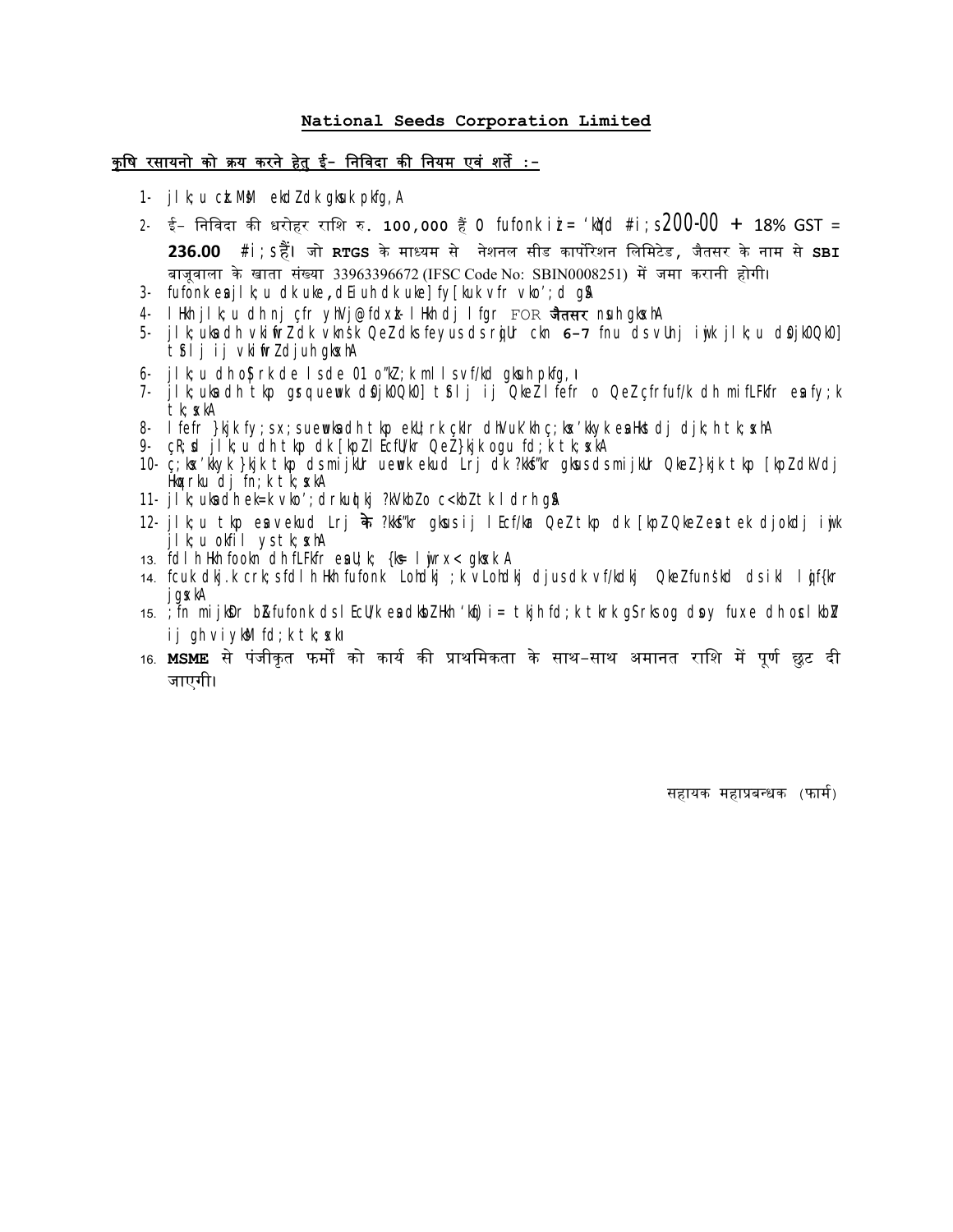# *TECHNICAL BID*

#### Tender Form for purchase of Agrochemical

| $\mathbf{1}$ | Name & address of the tenderer                                                            |  |
|--------------|-------------------------------------------------------------------------------------------|--|
| 2            | Name of the proprietor/partner                                                            |  |
| 3            | Registration No. of the Firm / Organization<br>(enclose copy of Registration Certificate) |  |
| 4            | GST No. (Enclose copy)                                                                    |  |
| 5            | Income Tax Pan No. (Enclose copy)                                                         |  |
| 6.           | UTR Number, date and amount of EMD.                                                       |  |
| 7.           | UTR Number, date and amount of Tender<br>Form Fee                                         |  |
| 8.           | Authorization of competent authority to<br>sign this tender document<br>(Enclose copy)    |  |
| 9.           | MSME Certificate (enclose if Applicable)                                                  |  |
| 10.          | Agrochemical License Copy                                                                 |  |
|              |                                                                                           |  |
|              |                                                                                           |  |
|              | $N \sim \sim$                                                                             |  |

Name………………………………………..

Signature with Official Stamp………

| Pin No |
|--------|
| GSTIN. |